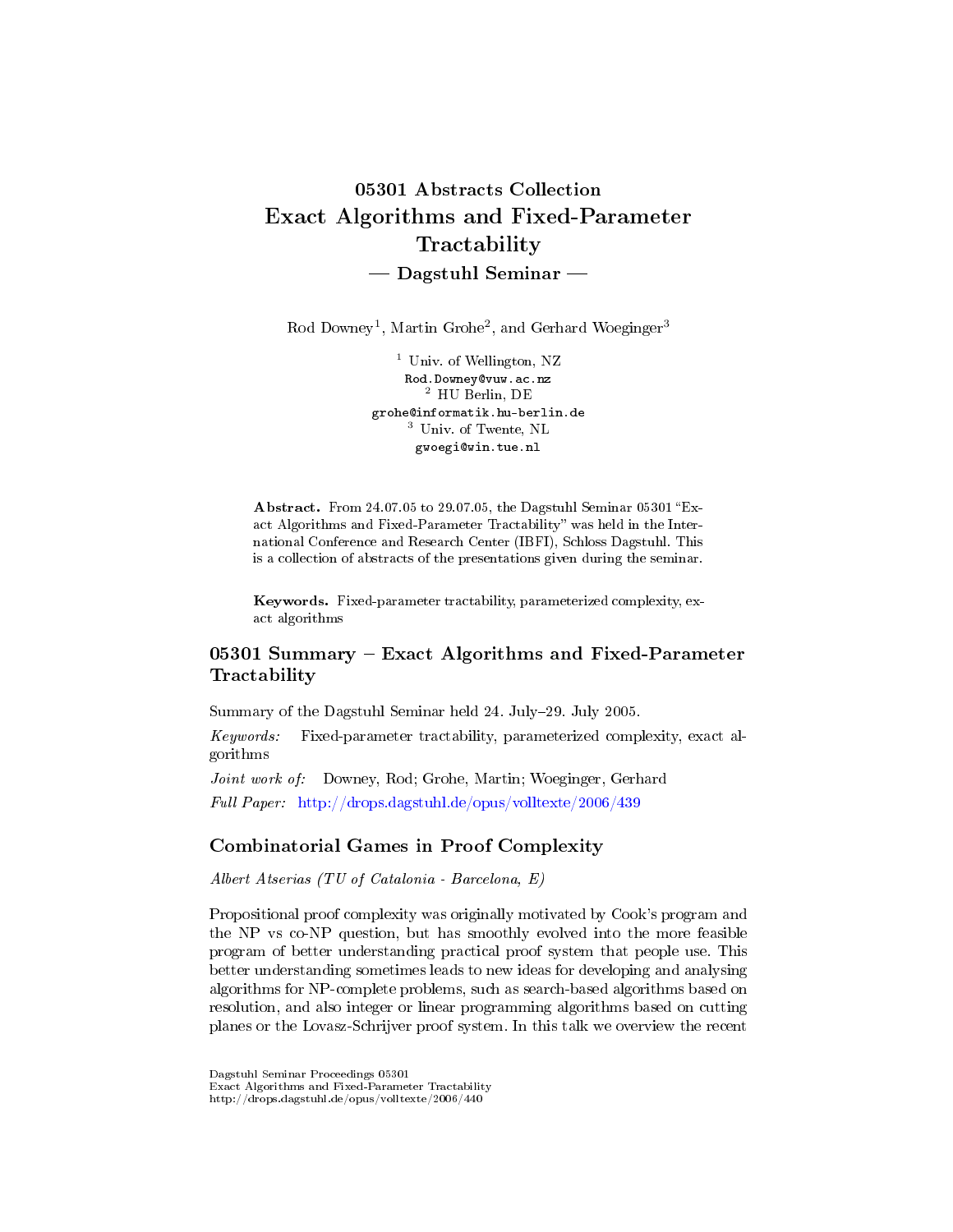#### 2 R. Downey, M. Grohe and G. Woeginger

characterizations of the complexity of sequent-based calculus in terms of a certain class of Ehrenfeucht-Fraisse games that were introduced independently in the context of finite model theory. In the particular case of resolution, the characterization provides new insights in the width vs. space problem for resolution, and also on the influence of the treewidth of an unsatisfiable 3-CNF formula.

The new result is that, in a certain technical but precise sense, the only "rich" classes of formulas for which bounded width resolution is complete are the classes of formulas of bounded treewidth.

Keywords: Propositional proof complexity, sequent calculus, Ehrefeucht-Fraisse games, resolution, 3-CNF formulas, treewidth

#### Algorithms in the W-Hierarchy

Jonathan Buss (University of Waterloo, CDN)

We develop the "AW-program" model of Chen/Flum/Grohe, showing that more powerful operations are permissible on the guess registers, without changing the power of the model. In particular, for W[t],  $t \geq 2$ , no restrictions are required on the use of guess registers after the initial nondeterministic block.

These results lead to improvements for some problems in W[P] and/or  $L[2]$ :

(1) Some nontrivial subclasses of these are in W[2].

(2) Improved bounds for various problems: Subset Sum (in W[3]), Maximal Irredundant Set, Bounded DFA intersection, and related problems.

Keywords: W-hierarchy, AW-programs, Subset Sum, Bounded DFA Intersection

Joint work of: Buss, Jonathan F.; Islam, Tarique M

#### Some Results in Structural Parameterized Complexity

Jianer Chen (Texas A&M University, USA)

This talk reports research results in two pieces of work I have done recently with my colleagues. The first is with Zhang, and the second is with Huang, Kanj, and Xia. Details are given as follows.

1. we present natural complete problems for the classes  $W[3]$  and  $W[4]$ . These seem the first group of natural complete problems for higher levels in the Whierarchy beyond the generic complete problems based on weighted satisfiability on bounded depth circuits.

The problems come from the study of supply chain management, which has been growing at a rapid pace in recent years as a research area and as a practical discipline.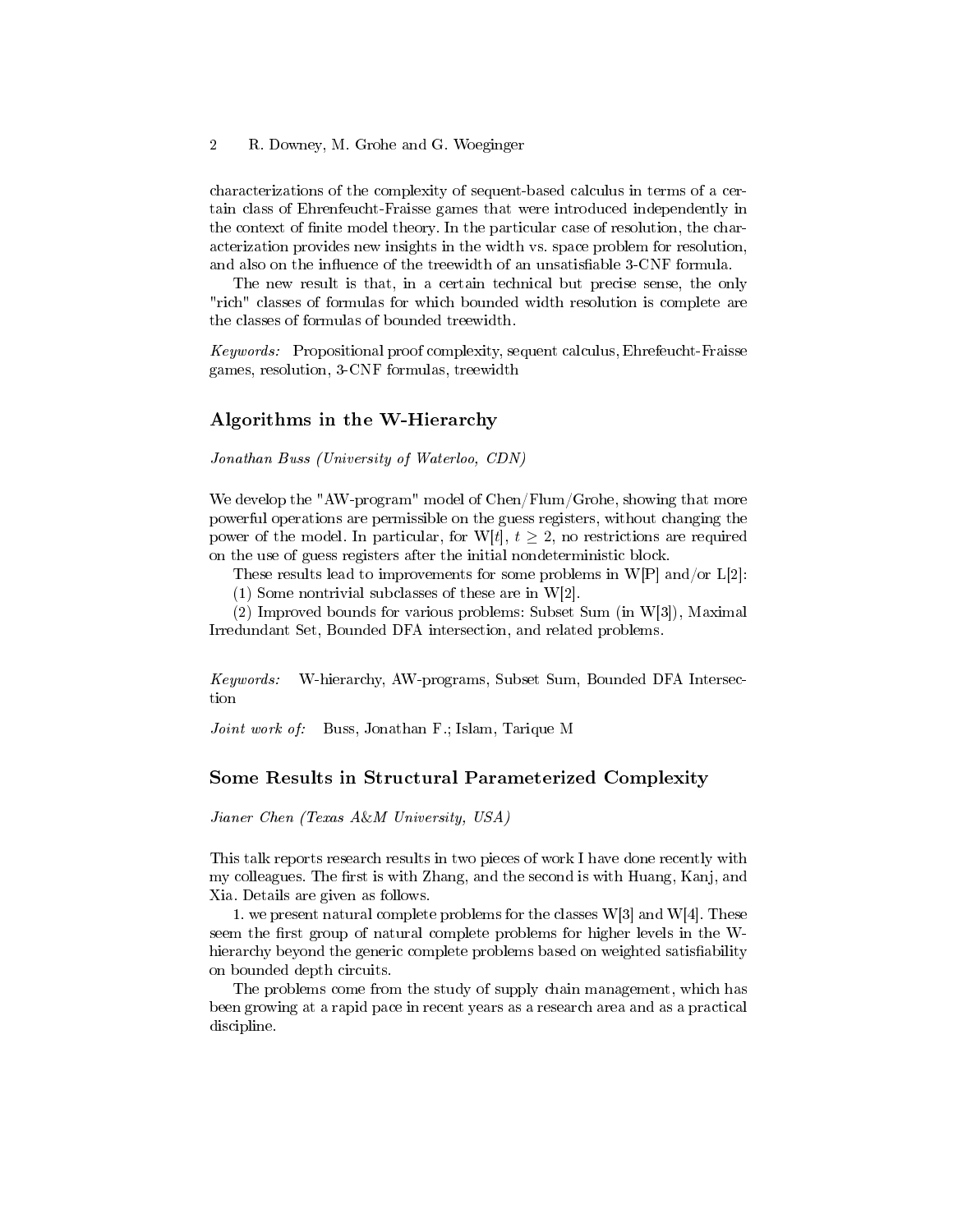2. Motivated by the recent pregress in strong lower bounds for parameterized problems, we introduce the concept of linear fpt-reductions. We then formally investigate the notions of W[t]-hardness and W[t]-completeness under the linear fpt-reductions and study the structural properties of the corresponding complexity classes. Strong computational lower bounds for many important computational problems are established based on this study.

Keywords: Structural complexity, lower bound, W-hierarchy, complete problem

# An Isomorphism between Exponential Time and Parameterized Complexity

Yijia Chen (HU Berlin, D)

We show an isomorphism between exponential time complexity and parameterized complexity of the problems in the class EPT and the class uniform-XP via the miniaturization mapping.

Joint work of: Chen, Yijia; Grohe, Martin

### A spectral heuristic for bisecting random graphs

Amin Coja-Oghlan (HU Berlin, D)

In the minimum bisection problem the objective is to partition the vertices of a given graph into two classes of equal size so as to minimize the number of crossing edges. Popular heuristics for solving this problem are based on spectral techniques. Here we analyze a spectral heuristic rigorously on a suitable model of random instances; the result is that spectral techniques in combination with elementary combinatorial methods yield an optimal bisection of the random input almost surely.

Keywords: Minimum bisection problem, spectral techniques, random graphs

Full Paper: [http://www.informatik.hu-berlin.de/ coja/bisect.ps](http://www.informatik.hu-berlin.de/~coja/bisect.ps)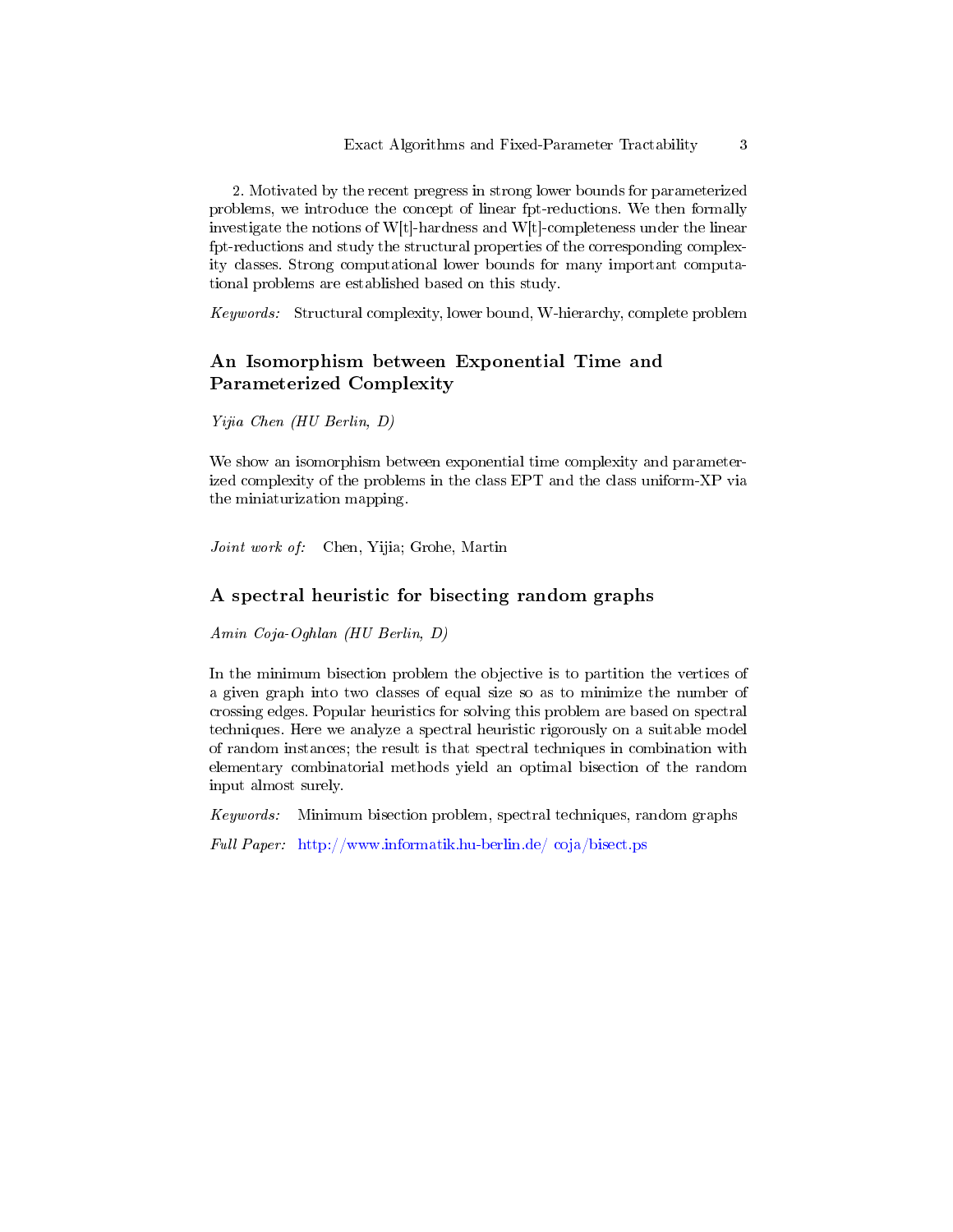4 R. Downey, M. Grohe and G. Woeginger

#### M[1] and Its Uses

Mike Fellows (University of Newcastle, AU)

The last couple of years have seen the discovery and development of new techniques in the parameterized complexity toolkit connected with the new and rather natural parameterized intractability class M[1] that sits in the tower: FPT contained in M[1] contained in W[1].

The appearance of any such class between FPT and  $W[1]$  is quite surprising to oldtimers. M[1] seems to be both interesting and important to the concrete concerns of the working parameterologist. It is also strongly related to the concerns of exact exponential classical complexity by the connection that  $FPT=M[1]$ iff n-variable 3SAT can be solved in time 2 to the exponent little  $o(n)$ .

The intuitive grounding of the hypothesis that FPT is not equal to W[1] is essentially the same as for  $P$  not equal to  $NP$  and is quite firm. The hypothesis that FPT is not equal to M[1] is much less so. In view of the "ordinary working usefulness" of the M[1] reference point, the question of whether  $M[1] = W[1]$ therefore appears central to both fields, and it also perhaps is approachable. Very little is known.

Based on the supposed parameterized intractability of M[1] are three new tools for addressing the complexity of a wide variety of concrete problems:

(1) M[1] seems possibly to be a quite convenient starting point for proofs of parameterized intractability, (2) M[1] supports a way of analyzing "optimality" of FPT results  $-e.g.,$  no FPT algorithm for PLANAR VERTEX COVER can be O-star 2 to the exponent little o(sqrt(k)) unless  $FPT = M[1]$ , and (3) "XP optimality" can also be analyzed, e.g., there can be no n to the exponent little  $o(k)$  algorithm for k-INDEPENDENT SET unless FPT = M[1].

The talk will survey the definition and uses of  $M[1]$ , and especially try to convey a "how to" sense of the new tools for parameterized complexity analysis based on M[1], and highlight some of the fundamental open problems.

Keywords: Parameterized complexity, miniature classes, exponential time

### Parameterized Algorithmics for Linear Arrangement Problems

 $Henning Fernau (Univ. of Hertfordshire - Hatfield, GB)$ 

We discuss different variants of linear arrangement problems from a parameterized perspective. More specifically, we concentrate on developing simple search tree algorithms for these problems.

However, the analysis of these algorithms is sometimes not so easy.

We were tempted to call our paper (less technically): "Simplified means parameterized tractable," inspired by the title "Some simplified NP-complete graph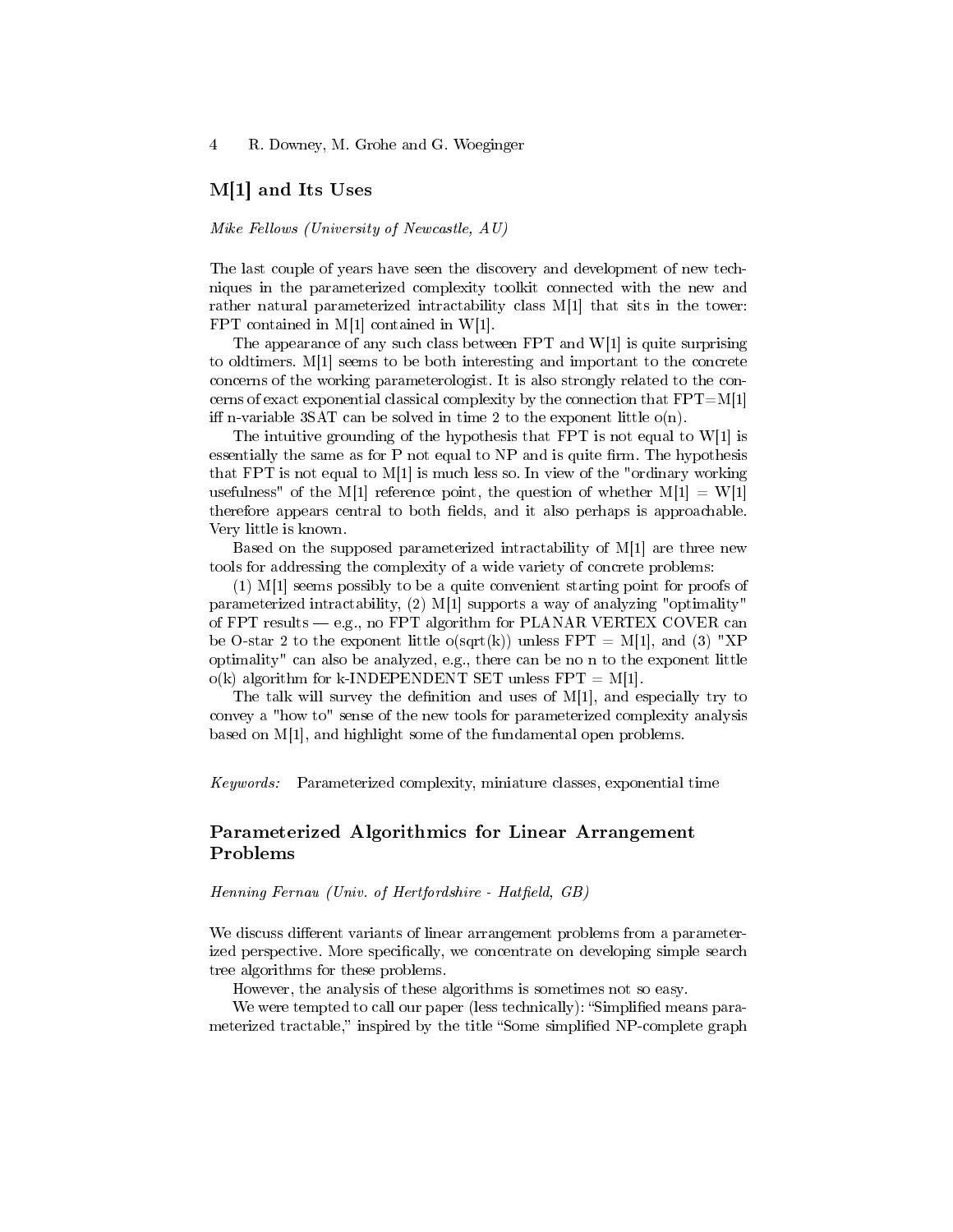problems," of a now classical paper written by Garey, Johnson, and Stockmeyer back in 1976.

Namely, there they list a number of problems, amongst them problems on planar graphs and on graphs with degree bounds, as well as more logical problems like; all of the corresponding optimization problems, when parameterized in a standard way, have been shown to be parameterized tractable, well, all of them but one case, which is the family of linear arrangement problems, the problem we treated here.

This justifies the alternative title we were inclined to use.

Keywords: Parameterized algorithms, linear arrangement problems

#### Bounded Fixed-Parameter Tractability

Jörg Flum (Universität Freiburg, D)

In the definition of fixed-parameter tractability arbitrary computable functions are allowed to bound the dependence on the parameter of the running time.

This liberal definition is mainly justified by the hope that "natural" problems in FPT will have "low" parameter dependence.

While this is true for many problems, there are important exceptions.

There are viable alternatives to the notion of fixed-parameter tractability obtained by simply putting upper bounds on the growth of the parameter dependence.

In the talk we introduce a general framework of "bounded fixed-parameter tractability", address the question of how to define the notion of many-one reductions, and study the analogue of the class W[P]. Furthermore, we present some concrete results for one specific bounded theory, namely for the case where we restrict the parameter dependence by a function in  $2^{O(k)}$ .

#### Width parameters and exact algorithms

Fedor V. Fomin (University of Bergen, N)

Dynamic programming is one of the common tool used in the design of exact algorithms.

Here we discuss how structural properties of graphs and combinatorial bounds can be used to obtain fast exponential algorithms on planar and sparse graphs.

We also show how this technique can be used for parameterized algorithms.

Keywords: Treewidth, branchwidth, planar graph, sparse graph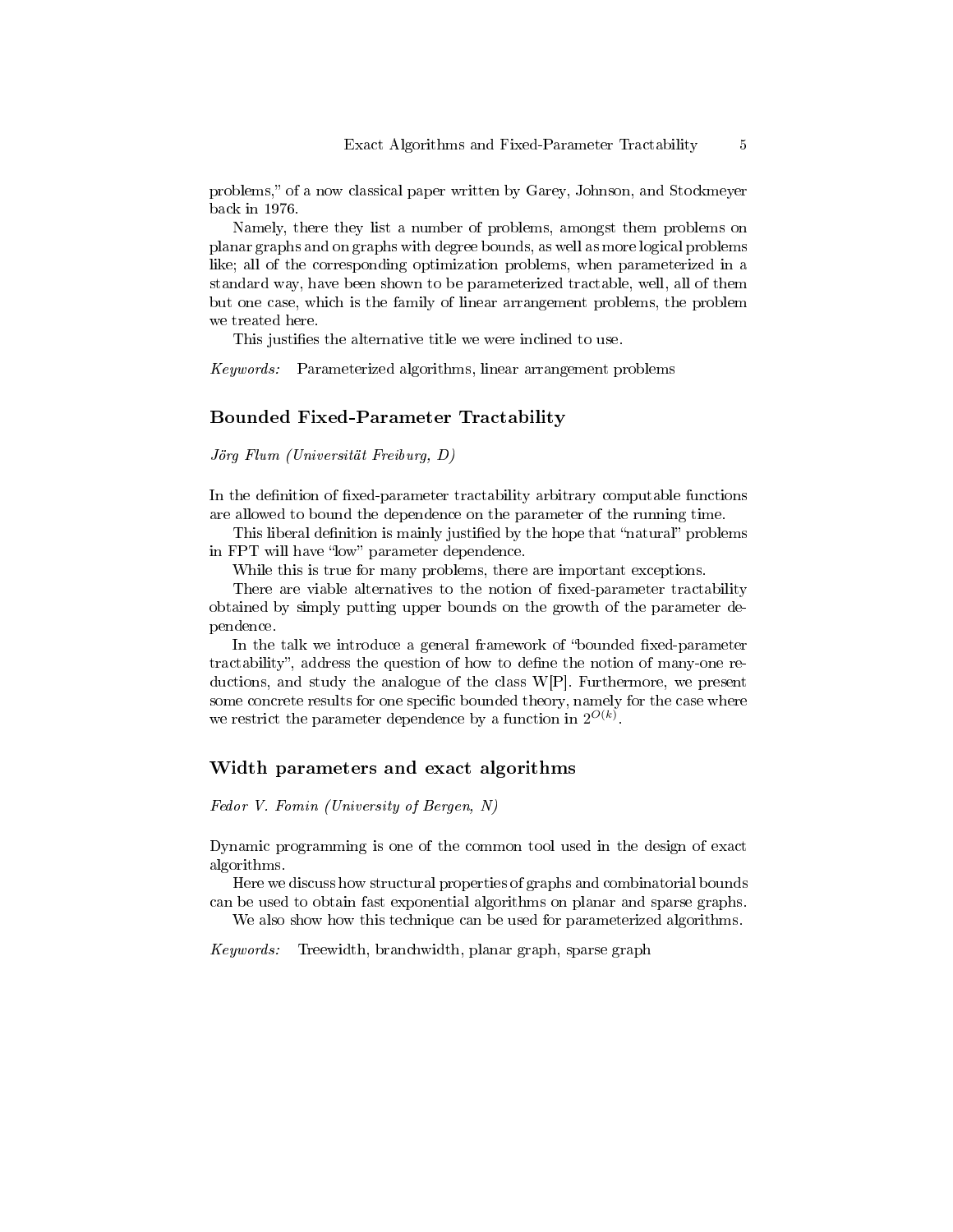### Improved Algorithms and Complexity Results for Power Domination in Graphs

Jiong Guo (Universität Jena, D)

The Power Dominating Set problem is a variant of the classical domination problem in graphs:

Given an undirected graph  $G = (V, E)$ , find a minimum  $P \subseteq V$  such that all vertices in  $V$  are "observed" by vertices in  $P$ .

Herein, a vertex observes itself and all its neighbors, and if an observed vertex has all but one of its neighbors observed, then the remaining neighbor becomes observed as well.

We show that Power Dominating Set can be solved by "bounded-treewidth dynamic programs." Moreover, we simplify and extend several NP-completeness results, particularly showing that Power Dominating Set remains NP-complete for planar graphs, for circle graphs, and for split graphs.

Specifically, our improved reductions imply that Power Dominating Set parameterized by  $|P|$  is W[2]-hard and cannot be better approximated than Dominating Set.

Joint work of: Guo, Jiong; Niedermeier, Rolf; Raible, Daniel

#### Width parameters of graphs and matroids

Petr Hlineny (Techn. University - Ostrava, CZ)

We will review some known "width" parameters of graphs, and relate them to matroids.

In particular, we use matroids to introduce a vertex-free definition of graph tree-width, and we show how matroid branch-width is related with decidability of MSO theories of both matroids and graphs (cf. rank-width).

Keywords: Tree-width, branch-width, clique-width, rank-width, matroid

Joint work of: Hlineny, Petr; Seese, Detlef; Whittle, Geoff

#### Algorithm Engineering for Optimal Graph Bipartization

Falk Hüffner (Universität Jena, D)

We examine exact algorithms for the NP-complete problems Edge Bipartization and Vertex Bipartization that ask for a minimum set of vertices (resp. edges) to delete from a graph to make it bipartite.

Based on the "iterative compression" method recently introduced by Reed, Smith, and Vetta, we present a new algorithm for Edge Bipartization running in  $O(2<sup>k</sup>m<sup>2</sup>)$  time, where m is the number of edges in the input and k is the number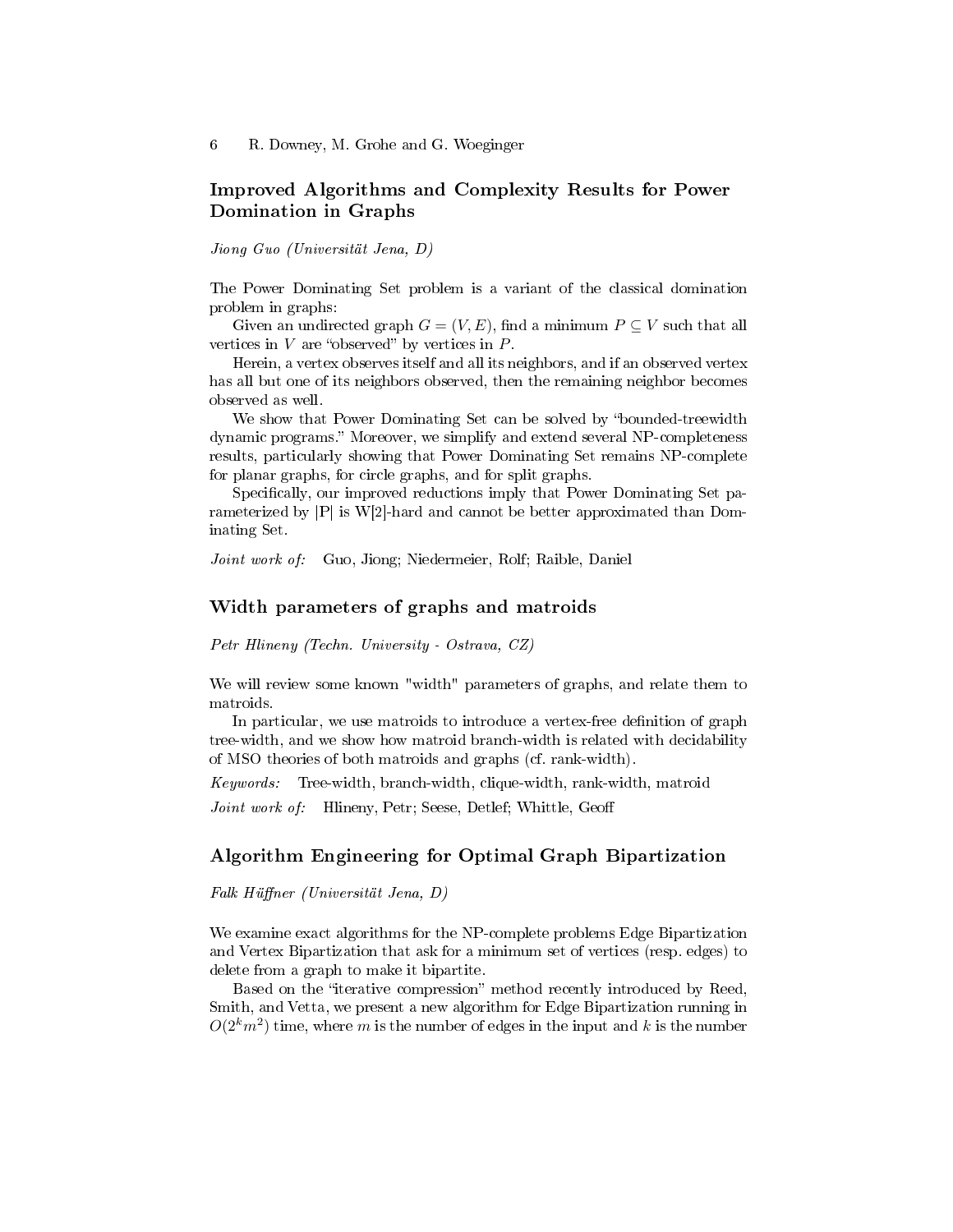of edges to delete. We extend this algorithm to give an alternative presentation of the  $O(3^k kmn)$  time algorithm by Reed et al., thereby hopefully making this interesting result more accessible. We then present a way to save a factor of  $k$  in the run time, and give a heuristic method to speed up the algorithm in particular for dense graphs. Our best algorithm can solve all problems from a testbed from computational biology within minutes, whereas established methods are only able to solve about half of the problems within reasonable time.

### A New Parameter for Clique Problems

Kazuo Iwama (Kyoto University, J)

For a given graph G of n vertices and m edges, a clique S of size k is said to be  $c$ -isolated if there are at most  $ck$  outgoing edges from  $S$ . It is shown that this parameter  $c$  is an interesting measure which governs the complexity of finding cliques. Our main result says that for a given graph G and an integer  $c \geq 1$ , all c-isolated maximum cliques can be enumerated in time  $O(c^5 \times 2^{2(c-1)} \times m)$ . In particular, if  $c$  is a constant, then we can enumerate all  $c$ -isolated maximal cliques in linear time and in polynomial time if  $c = O(\log n)$ . Note that there is a graph which has a superlinear number of  $c$ -isolated cliques if  $c$  is not a constant and a superpolynomial number of those if  $c = \omega(\log n)$ . In this sense our algorithm is optimal for the linear-time and polynomial-time enumeration of c-isolated cliques. Some applications to an analysis of Web graphs are also mentioned.

Joint work of: Hiro Ito, Iwama, Kazuo; Osumi, Tsuyoshi

#### Improved Upper Bound for Vertex Cover

Iyad Kanj (DePaul Univ. - Chicago, USA)

We present an  $O(1.2738^k + kn)$ -time polynomial-space algorithm for VERTEX COVER improving the previous  $O(1.286^k + kn)$ -time polynomial-space upper bound by Chen, Kanj, and Jia. Most of the previous algorithms rely on exhaustive case-by-case analysis, and an underlying conservative worst-case-scenario assumption. The contribution of the paper lies in the extreme simplicity, uniformity, and obliviousness of the algorithm presented. Several new techniques, as well as generalizations of previous techniques, are introduced including: general folding, struction, tuples, and local amortized analysis. The algorithm also improves the  $O(1.2745^k k^4 + kn)$ -time exponential-space upper bound for the problem by Chandran and Grandoni.

Keywords: Vertex cover, parameterized algorithms, upper bounds

Joint work of: Jianer Chen; Kanj, Iyad; Ge Xia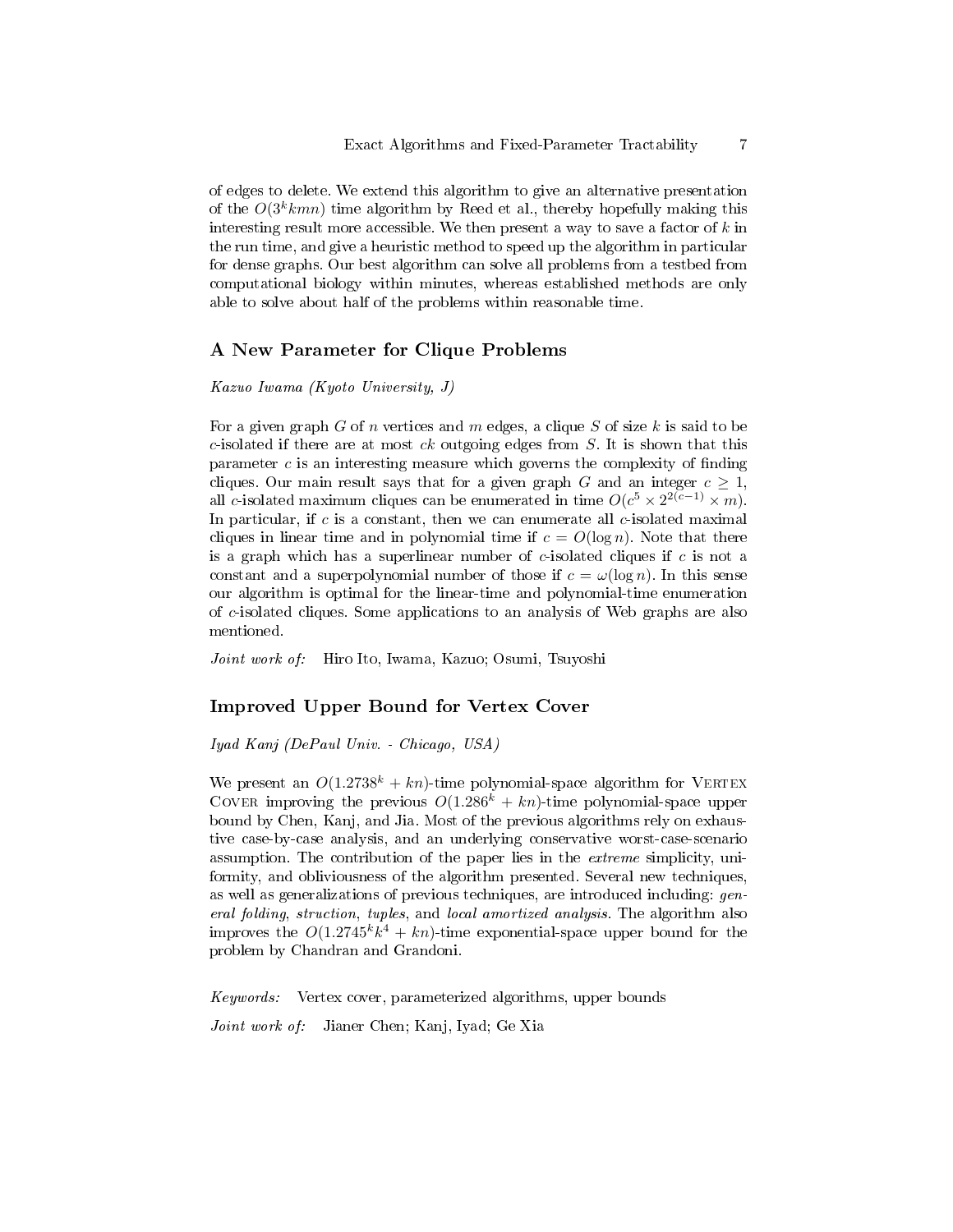### On the Parameterized Complexity of Exact Satisfiability Problems

Joachim Kneis (RWTH Aachen, D)

For many problems, the investigation of their parameterized complexity provides an interesting and useful point of view.

The most obvious natural parameterization for the maximum satisfiability problem—the number of satisfiable clauses—makes little sense, because at least half of the clauses can be satisfied in any formula. We look at two optimization variants of the exact satisfiability problem, where a clause is only said to be fulfilled iff exactly one of its literals is set to  $true$ . Interestingly, these variants behave quite differently. In the case of RESMAXEXACTSAT, where over-satisfied clauses are entirely forbidden, we show fixed parameter tractability. On the other hand, if we choose to ignore over-satisfied clauses, the MAXEXACTSAT problem is obtained. Surprisingly, it is W[1]-complete. Still, restricted variants of the problem turn out to be tractable.

Joint work of: Kneis, Joachim; Mölle, Daniel; Richter, Stefan; Rossmanith, Peter

#### Measure and Conquer: Domination - A Case Study

Dieter Kratsch (Université de Metz, F)

Davis-Putnam-style exponential-time backtracking algorithms are among the most common algorithms used for finding exact solutions of NP-hard problems. The analysis of such recursive algorithms is based on the bounded search tree technique: a measure of the size of the subproblems is defined; this measure is used to lower bound the progress made by the algorithm at each branching step.

For the last 30 years the research on exact algorithms has been mainly focused on the design of more and more sophisticated algorithms.

However, measures used in the analysis of backtracking algorithms are usually very simple. In this talk we stress that a more careful choice of the measure can lead to a significantly better worst case time analysis.

As an example, we consider the minimum dominating set problem. The currently fastest algorithm for this problem has been shown to have running time  $O(1.81<sup>n</sup>)$  (up to polynomial factor) on *n*-vertex graphs. By measuring the progress of the (same) algorithm in a different way, we refine the time bound to  $(1.52<sup>n</sup>)$  (up to polynomial factor).

Keywords: Exponential-time algorithms, NP-hard problems, minimum dominating set problem

Joint work of: Fomin, Fedor; Grandoni, Fabrizio; Kratsch, Dieter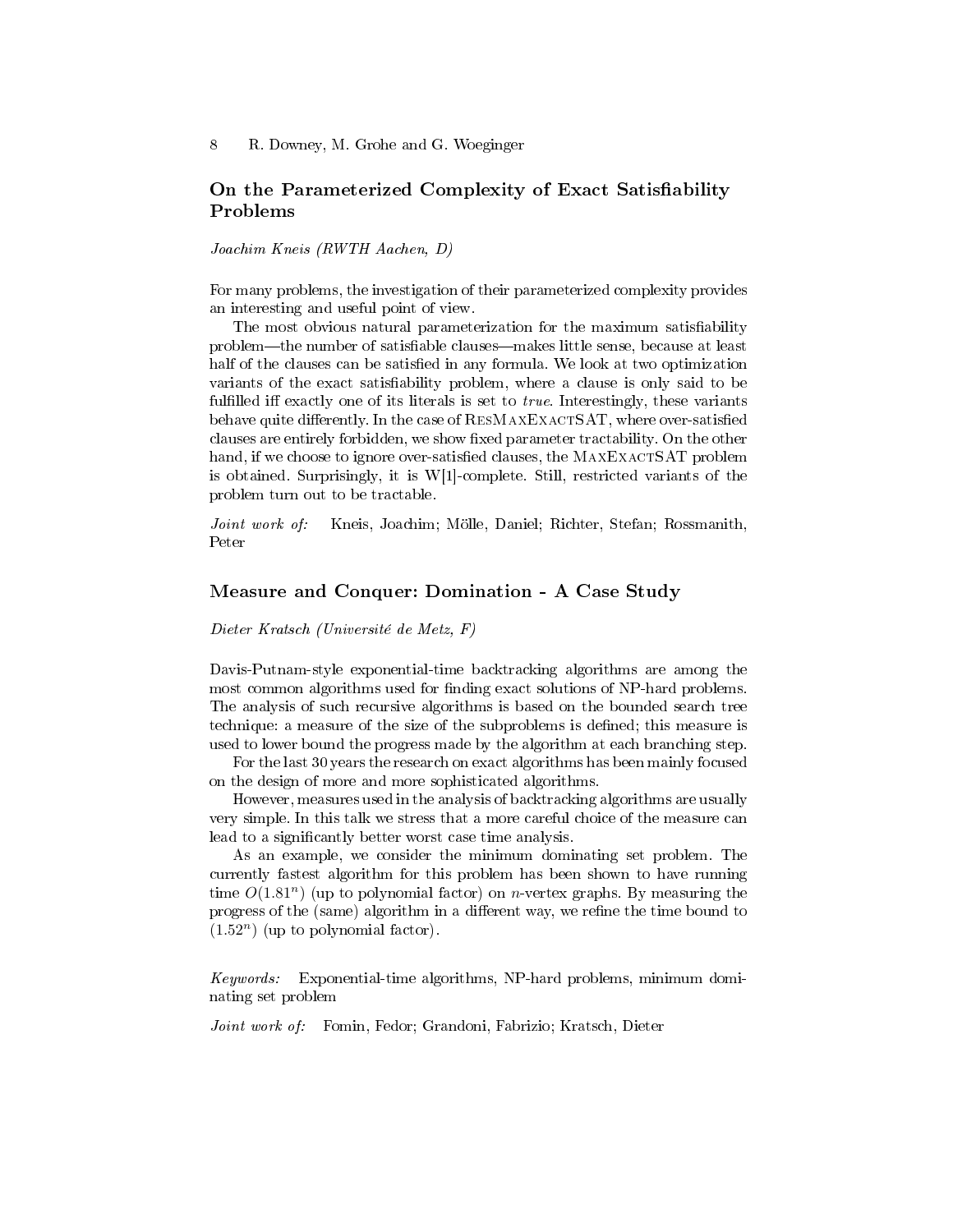### Tricks in Splitting Algorithms Analysis and Design: A New Upper Bound for MAX-2-SAT

Alexander S. Kulikov (Steklov Inst. - St. Petersburg, RUS)

Currently best known upper bounds for many NP-hard problems are proven by using splitting method.

Usually the analysis of a splitting algorithm contains a big number of cases. This implies that many modern papers describing splitting algorithms are quite difficult to read and verify. For this reason, recently several programs for automated case analysis appeared. In the talk I will give two simple examples of improvement of splitting algorithms and their analysis.

Namely, a procedure for simplifying CNF formulas that generalizes many known simplication rules will be presented. It is also possible to improve an upper bound on the running time of a splitting algorithm by estimating its running time w.r.t. combined complexity measure. As a result we obtain a computer assisted proof of new upper bounds for particular cases of the MAX-SAT problems (including MAX-2-SAT).

#### Recent Progress on Large-Scale FPT Applications

Michael A. Langston (University of Tennessee, USA)

Computational biology continues to deliver timely problems and huge volumes of data to drive FPT-based methods. A variety of applications are discussed. New tools for systems biology are described in the context of radiation response analysis.

#### The Closest Substring problem with small distances

Daniel Marx (HU Berlin, D)

The Closest Substring problem is a string matching problem motivated by applications in computational biology: given  $k$  strings and integers  $d$  and  $L$ , the task is to find a string s of length  $L$  such that each of the  $k$  strings has a substring of length  $L$  whose Hamming distance is at most  $d$  from the string  $s$ . We present two exact algorithms for the problem with running times  $f(d)n^{O(\log d)}$ and  $f(d, k)n^{O(\log \log k)}$ , respectively. We also investigate the parameterized complexity of the problem, and show that it is  $W[1]$ -hard even if d and k are both parameters. The hardness result shows that the two algorithms are optimal in the sense that the exponent of n cannot be  $o(\log d)$  or  $o(\log \log k)$ , unless  $\text{FPT}=\text{M}[1].$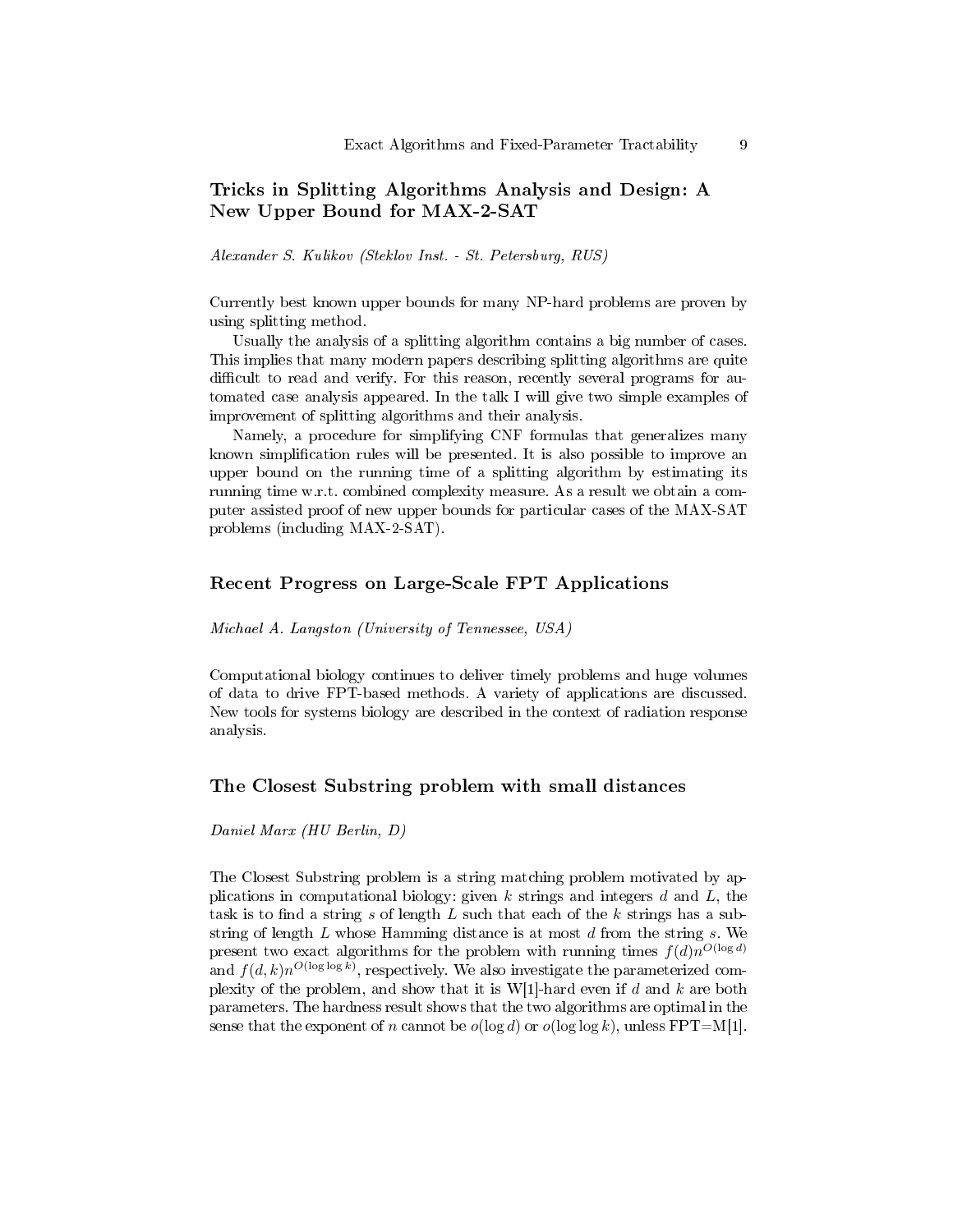### Parameterized Complexity of Generalized Vertex Cover Problems

Rolf Niedermeier (Universität Jena, D)

Important generalizations of the Vertex Cover problem have been intensively studied in terms of approximability.

However, their parameterized complexity has so far been completely open. We close this gap here by showing that, with the size of the desired vertex cover as parameter, Connnected Vertex Cover and Capacitated Vertex Cover are both xed-parameter tractable while Maximum Partial Vertex Cover is W[1]-hard. This answers two open questions from the literature. The results extend to several closely related problems. Interestingly, although the considered generalized Vertex Cover problems behave very similar in terms of constant-factor approximability, they display a wide range of different characteristics when investigating their parameterized complexities.

Joint work of: Guo, Jiong; Niedermeier, Rolf; Wernicke, Sebastian

#### Graphs of Bounded Rank-width

Sang-il Oum (Princeton University, USA)

We review results on clique-width and rank-width discussed in my thesis paper. We define rank-width of graphs to investigate clique-width.

Rank-width is a complexity measure of decomposing a graph in a kind of tree-structure, called a rank-decomposition.

We show that graphs have bounded rank-width if and only if they have bounded clique-width.

It is unknown how to recognize graphs of clique-width at most  $k$  for fixed  $k > 3$  in polynomial time.

However, we find an algorithm recognizing graphs of rank-width at most  $k$ , by combining following three ingredients.

First, we construct a polynomial-time algorithm, for fixed  $k$ , that confirms rank-width is larger than  $k$  or outputs a rank-decomposition of width at most  $f(k)$  for some function f.

It was known that many hard graph problems have polynomial-time algorithms for graphs of bounded clique-width, however, requiring a given decomposition corresponding to clique-width  $(k$ -expression); we remove this requirement.

Second, we define graph vertex-minors which generalizes matroid minors, and prove that if  $\{G_1, G_2, \ldots\}$  is an infinite sequence of graphs of bounded rankwidth, then there exist  $i < j$  such that  $G_i$  is isomorphic to a vertex-minor of  $G_i$ .

Consequently there is a finite list  $\mathcal{C}_k$  of graphs such that a graph has rankwidth at most  $k$  if and only if none of its vertex-minors are isomorphic to a graph in  $\mathcal{C}_k$ .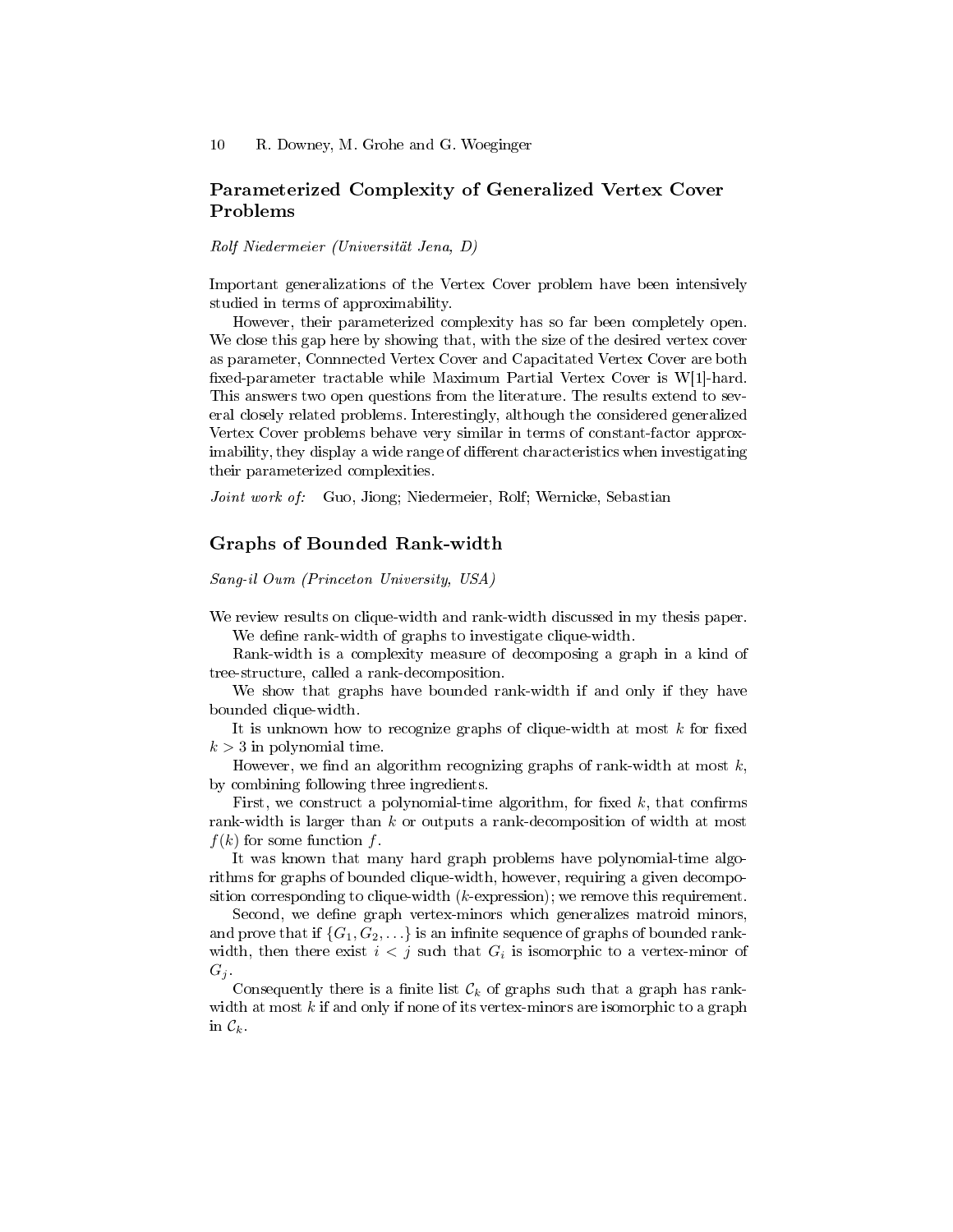Finally we construct, for fixed graph  $H$ , a modulo-2 counting monadic secondorder logic formula expressing a graph contains a vertex-minor isomorphic to H.

It is known that such logic formulas are solvable in linear time on graphs of bounded clique-width if the  $k$ -expression is given as an input.

Another open problem in the area of clique-width is Seese's conjecture; if a set of graphs have an algorithm to answer whether a given monadic second-order logic formula is true for all graphs in the set, then it has bounded rank-width.

We prove a weaker statement; if the algorithm answers for all modulo-2 counting monadic second-order logic formulas, then the set has bounded rankwidth.

Keywords: Clique-width, rank-width, local complementation, Seese's conjecture, branch-width, well-quasi-ordering, monadic second-order logic

### Problems with Closure Properties: Exact Algorithms and Parameterization

Stefan Porschen (Universität Köln, D)

IIn this talk we introduce a specific class of problems called CLOS. Members of CLOS are characterized by a specific equivalence relation (e.r.) underlying their search space such that partial feasible solutions are class invariants. Such an e.r. is closely related to a closure operator providing a distinct system of class representatives. Relying on that closure property we propose a parameterization approach for problems in CLOS.

By assuming some additional computational conditions one obtains fixedparameter tractability results in the CLOS class.

We discuss some examples of problems with closure property and show how it may help to reduce time complexity or to obtain FPT time bounds.

#### Adapting some old/new ideas to 3SAT

Mike Robson (LaBRI - Bordeaux, F)

We present an algorithm for deciding 3SAT which incorporates some new ideas and has a run time bounded by  $O(1.516185^n)$ .

While this is not yet competitive with the best known algorithms  $(O(1.481<sup>n</sup>)),$ it represents only a first step in exploiting these new methods and further reductions are certainly possible.

Keywords: 3SAT, exact algorithms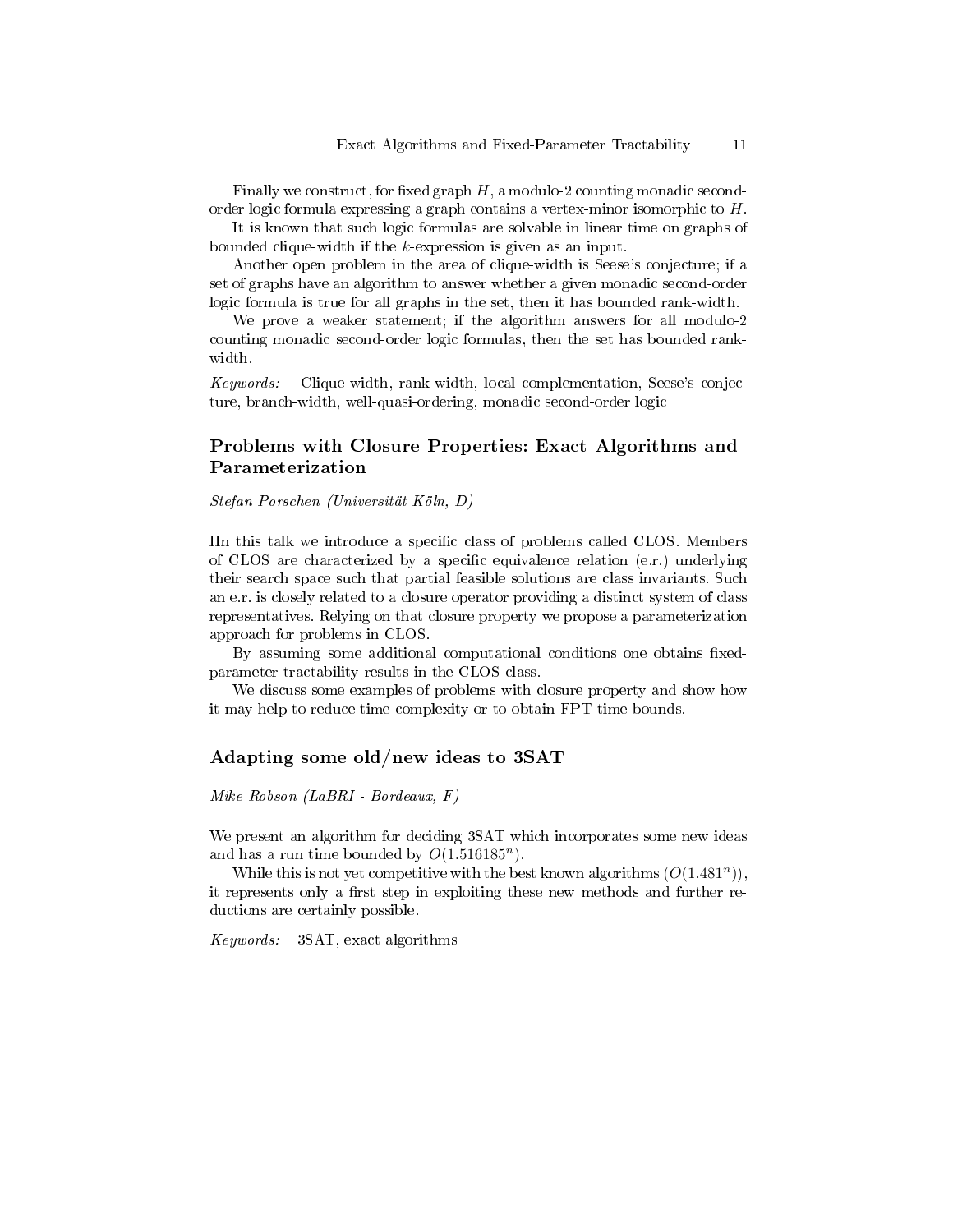### An  $O*(2+epsilon)$ -Algorithm for the Steiner Tree Problem

Peter Rossmanith (RWTH Aachen, D)

For decades, the best algorithm for the Steiner tree problem has been the one by Dreyfus and Wagner. In this paper, a new algorithm is developed, which improves the running time from  $O(3^k \cdot n^3)$  to  $(2 + \delta)^k \cdot \text{poly}(n)$  for arbitrary  $\delta > 0$ . Like its predecessor, it follows the dynamic programming paradigm. Whereas in effect the Dreyfus–Wagner recursion splits the optimal Steiner tree in two parts, our approach looks for multiple articulation nodes that separate the tree into parts containing only few terminals. It is then possible to solve an instance of the Steiner tree problem more efficiently by combining partial solutions.

Keywords: Parameterized complexity, Steiner Tree, Exact Algorithms

Joint work of: Moelle, Daniel; Richter, Stefan; Rossmanith, Peter

### Exact algorithms for 3-Colourability

Ingo Schiermeyer (TU Bergakademie Freiberg, D)

We will show that for a graph G of order n and maximum degree  $\Delta(G)$  geqcn for some  $c > 0$ , 3-Colourability can be solved in  $O*(1, 4422^{(1-c)n})$ .

For special classes of graphs 3-Colourability can be solved in polynomial time. Recently it has been shown that 3-Colourability can be solved in polynomial time for the class of  $P_6$ -free graphs (graphs containing no induced path on six vertices). We will also present some other classes of graphs with this property.

#### Algorithmics of Excponential Time

Uwe Schöning (Universität Ulm, D)

We present examples of varios techniques being able to improve the naive  $2<sup>n</sup>$ bound for brute-force search in case of NP-complete problems.

The techniques are Clever Enumeration and Backtracking, Random Reduction to some easy problem, Randomization of the evaluation order, Local Search (deterministically or via random walks), biased coins for producing an initial solution.

The problems we consider are 3-SAT, 3-Colorability, Subset Sum, And-Or Tree evaluation.

Keywords: Exponential algorithms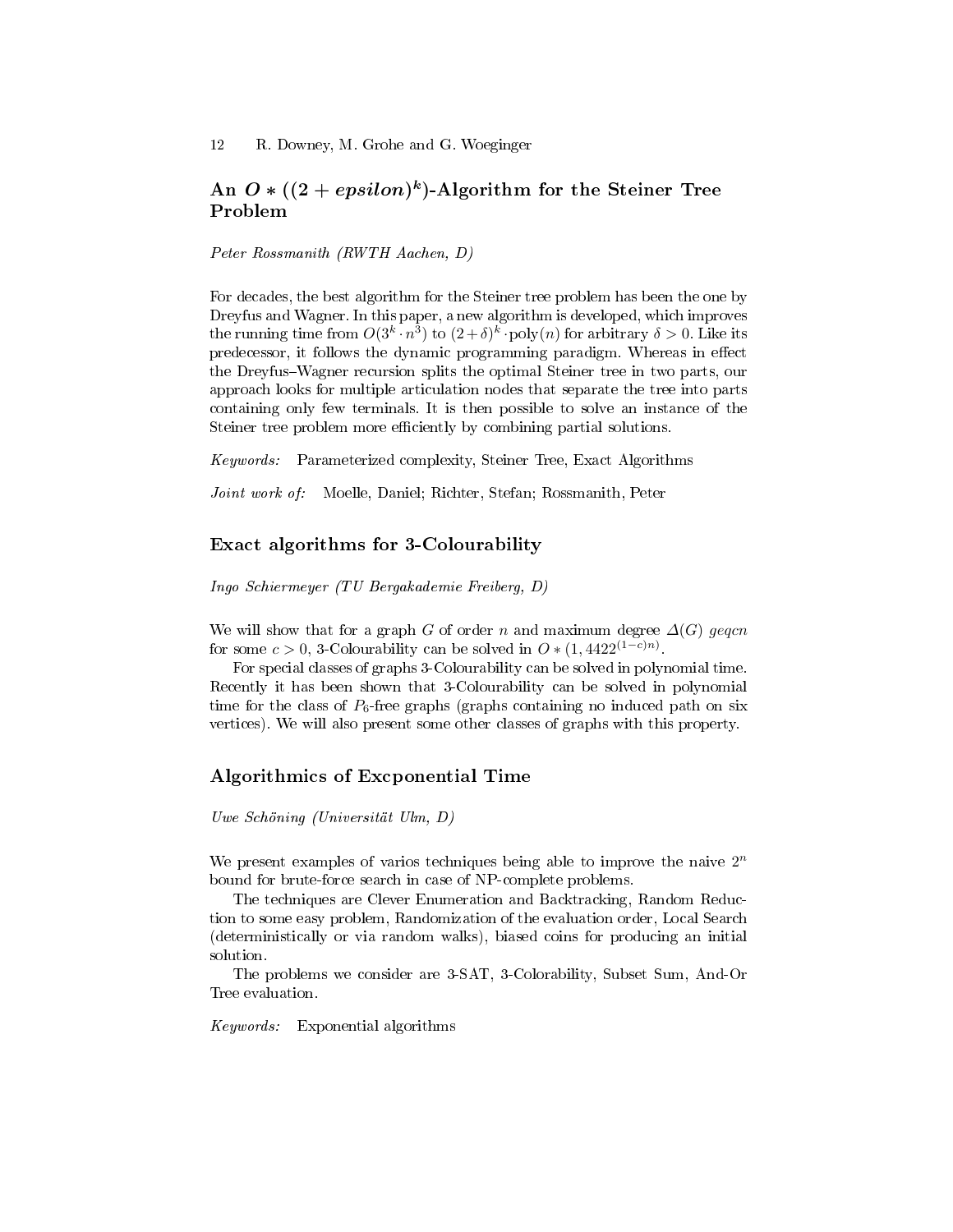### From graphs to matroids and back: some remarks on MSO, decidability and structure

Detlef G. Seese (Universität Karlsruhe, D)

The talk discusses structural reasons implying undecidability of monadic theories of graphs and matroids and implications on the structure of models of decidable theories.

Keywords: MSO logic, decidability, undecidability, structure, tree width, graphs, matroids

Joint work of: Seese, Detlef G.; Hlineny, Petr

### Haplotyping with Missing Data via Perfect Path Phylogenies

Till Tantau (TU Berlin, D)

Computational methods for inferring haplotype information from genotype data are used in studying the association between genomic variation and medical condition. Recently, Gusfield proposed a haplotype inference method that is based on perfect phylogeny principles.

A fundamental problem arises when one tries to apply this approach in the presence of missing genotype data, which is common in practice. We show that the resulting theoretical problem is NP-hard even in very restricted cases.

To cope with missing data, we introduce a variant of haplotyping via perfect phylogeny in which a path phylogeny is sought.

Searching for perfect path phylogenies is strongly motivated by the characteristics of human genotype data: 70% of real instances that admit a perfect phylogeny also admit a perfect path phylogeny. Our main result is a fixed-parameter algorithm for haplotyping with missing data via perfect path phylogenies. We also present a linear-time algorithm for the problem on complete data.

Joint work of: Gramm, Jens; Nierhoff, Till; Sharan, Roded; Tantau, Till

### Parameterized Counting Algorithms for General Graph Covering Problems

Dimitrios Thilikos (TU of Catalonia - Barcelona, E)

We examine the general problem of covering graphs by graphs: given a graph  $G$ , a collection  $P$  of graphs each on at most p vertices, and an integer r, is there a collection  $\mathcal C$  of subgraphs of  $G$ , each belonging to  $\mathcal P$ , such that the removal of the graphs in  $\mathcal C$  from  $G$  creates a graph none of whose components have more than r vertices? We can also require that the graphs in  $\mathcal C$  be disjoint (forming a "matching"). This framework generalizes vertex cover, edge dominating set,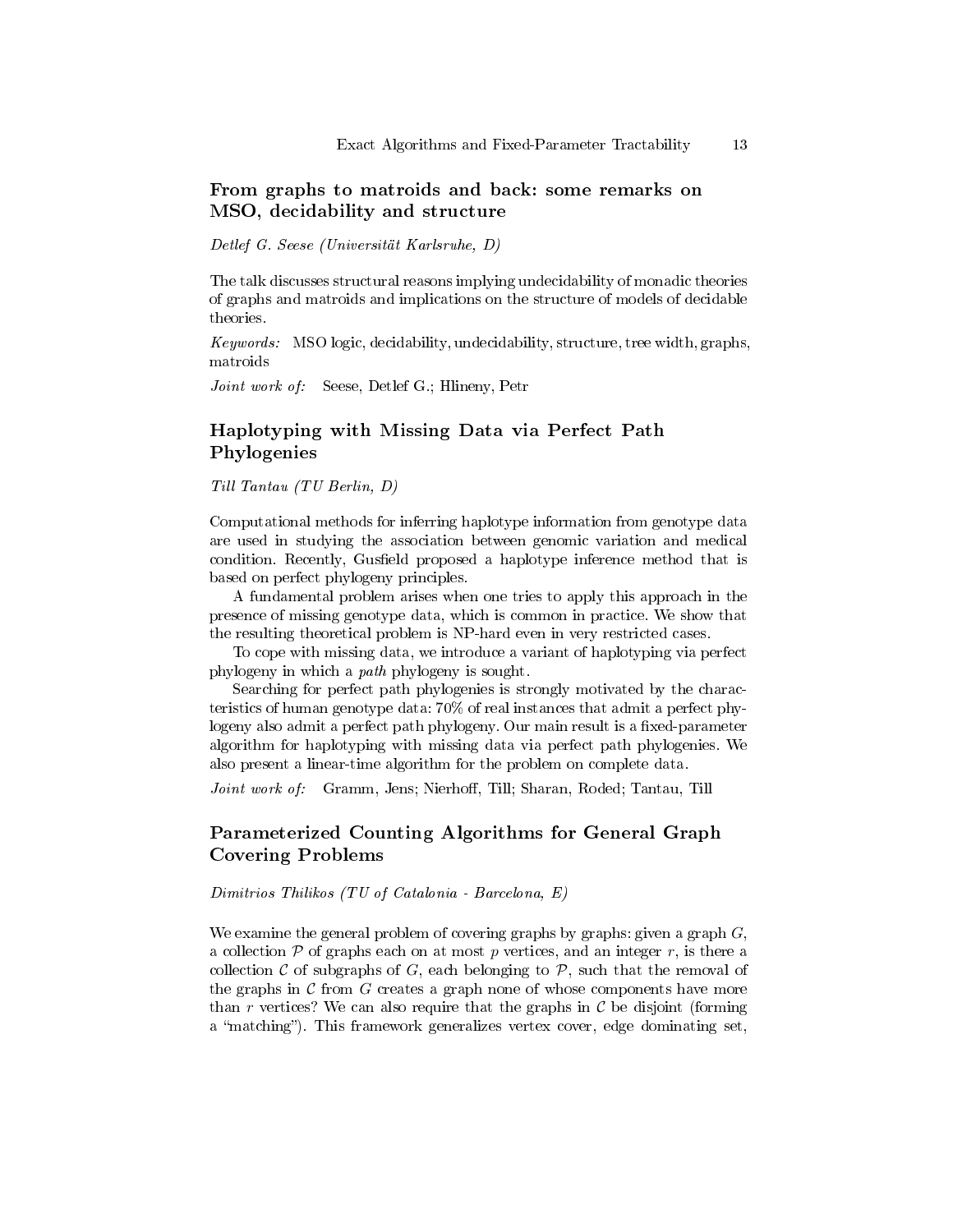#### 14 R. Downey, M. Grohe and G. Woeginger

and minimal maximum matching. In this paper, we examine the parameterized complexity of the counting version of the above general problem. In particular, we show how to count the solutions of size at most  $k$  of the covering and matching problems in time  $O(n \cdot r(pk + r) + 2^{f(k,p,r)})$ , where *n* is the number of vertices in  $G$  and  $f$  is a simple polynomial. In order to achieve the additive relation between the polynomial and the non-polynomial parts of the time complexity of our algorithms, we use the compactor technique, the counting analogue of kernelization for parameterized decision problems.

Keywords: Parameterized complexity, Counting problems, kernels, compactors, minimum maximal matching, edge dominatiom

Joint work of: Nishimura, Naomi; Ragde, Pranhakar; Thilikos, Dimitrios M.

### Exact (exponential) algorithms for treewidth and minimum fill-in

Ioan Todinca (Université d'Orleans, F)

We show that for a graph  $G$  on  $n$  vertices its treewidth and minimum fill-in can be computed in  $O(1.89<sup>n</sup>)$  time (up to a polynomial factor).

Our result is based on a combinatorial proof that the number of minimal separators in a graph is  $O(n1.71^n)$  and that the potential maximal cliques can be listed in  $O(1.89<sup>n</sup>)$  time (up to a polynomial factor). A potential maximal clique is a set of vertices inducing a maximal clique in some minimal triangulation of G.

Keywords: Exponential algorithms; tree-width; potential maximal cliques

Joint work of: Fomin, Fedor; Kratsch, Dieter; Todinca, Ioan; Villanger, Yngve

#### Hybrid Algorithms

Ryan Williams (CMU - Pittsburgh, USA)

A hybrid algorithm is a collection of heuristics, paired with a polynomial time selector S that runs on the input to decide which heuristic should be executed. Hybrid algorithms are interesting in scenarios where the selector must decide between heuristics that are "good" with respect to different complexity measures.

We focus on hybrid algorithms with a "hardness-defying" property: for a problem  $\Pi$ , there is a set of complexity measures  $\{m_i\}$  whereby  $\Pi$  is known or conjectured to be unsolvable within each  $m_i,$  but for each heuristic  $h_i$  of the hybrid algorithm, one can give a complexity guarantee for  $h_i$  on the instances of  $\Pi$  that S selects for  $h_i$  that is strictly better than  $m_i$ . More concretely, we show